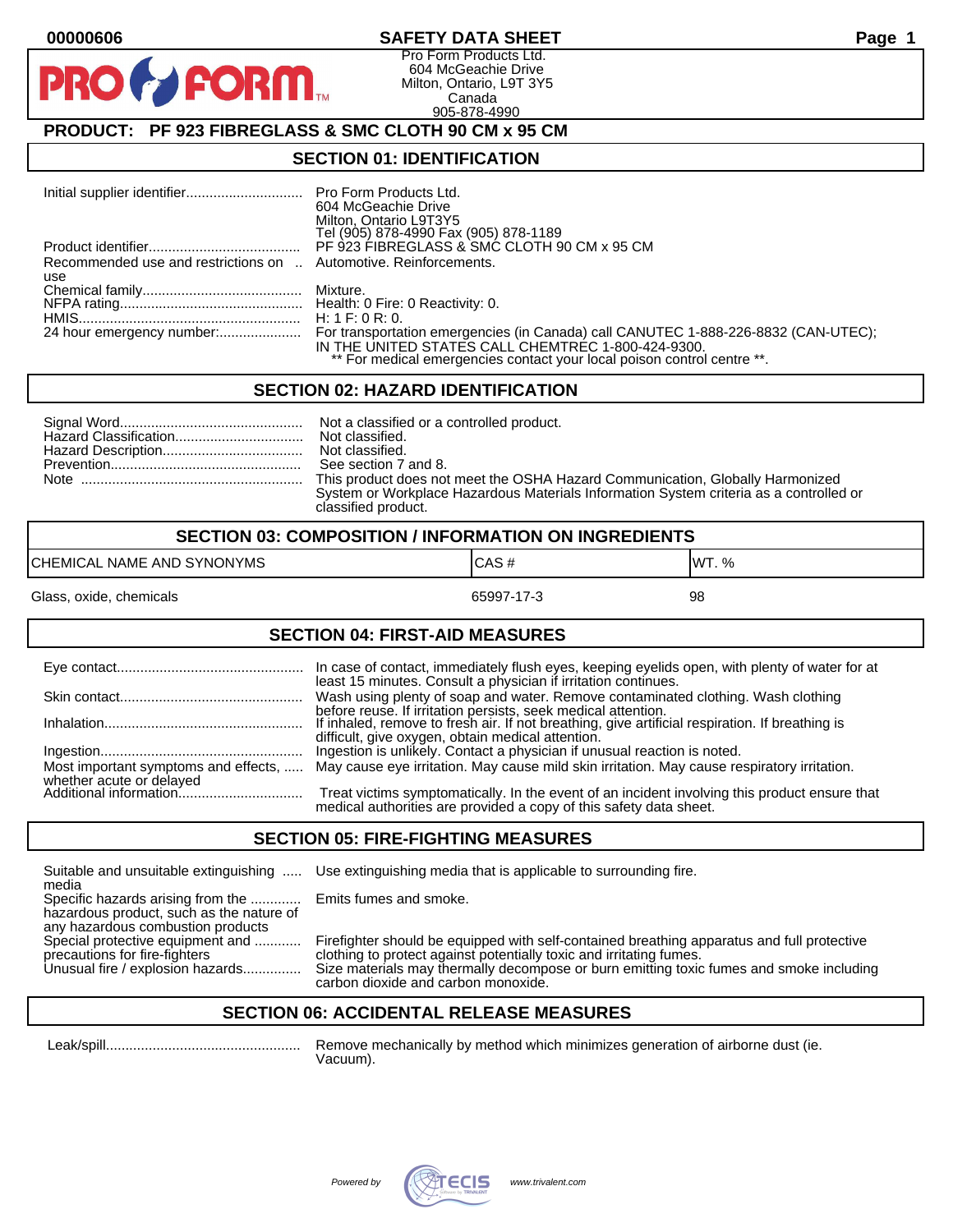### **PRODUCT: PF 923 FIBREGLASS & SMC CLOTH 90 CM x 95 CM**

## **SECTION 07: HANDLING AND STORAGE**

Precautions for safe handling.................... Avoid skin and eye contact. Avoid breathing dust. Remove contaminated clothing before reuse. Wash thoroughly after handling. Wash contaminated clothing prior to reuse. Avoid chronic inhalation of dust. and fibres.<br>Store under cover to protect product.

Conditions for safe storage, including any incompatibilities

### **SECTION 08: EXPOSURE CONTROLS / PERSONAL PROTECTION**

| <b>TWA</b>                                                                                                                                                                                                                             | <b>STEL</b>                      | PEL                                                   | <b>STEL</b>                                                                                           | <b>NIOSH</b><br>IREL                                                                                                                                                                                                                                                                                                                                                 |
|----------------------------------------------------------------------------------------------------------------------------------------------------------------------------------------------------------------------------------------|----------------------------------|-------------------------------------------------------|-------------------------------------------------------------------------------------------------------|----------------------------------------------------------------------------------------------------------------------------------------------------------------------------------------------------------------------------------------------------------------------------------------------------------------------------------------------------------------------|
| Synthetic vitreous<br>fibers: $1 f/cc$<br>glass fibers)                                                                                                                                                                                | No data                          |                                                       |                                                                                                       | Total glass dust: 5<br>mq/m3<br>Respirable<br>fibers: 3 f/cc                                                                                                                                                                                                                                                                                                         |
| Local exhaust ventilation is recommended. NIOSH/MSHA-approved dust respirator<br>recommended if the airborne dust concentration is near or exceeds the nuisance dust<br>exposure limits.<br>Safety glasses.<br>Wear protective gloves. |                                  |                                                       |                                                                                                       |                                                                                                                                                                                                                                                                                                                                                                      |
|                                                                                                                                                                                                                                        |                                  |                                                       |                                                                                                       |                                                                                                                                                                                                                                                                                                                                                                      |
|                                                                                                                                                                                                                                        | Appropriate engineering controls | <b>ACGIH TLV</b><br>(continuous filament<br>exposure. | 15 mg/m $3$<br>Respirable nuisance<br>dust: $5 \text{ ma/m}$ 3<br>Safety boots per local regulations. | <b>OSHA PEL</b><br>Total nuisance dust: No data<br>Wear adequate protective clothes. Wear long sleeves and trousers to prevent dermal<br>Emergency showers and eye wash stations should be available. Employees should wash<br>their hands and face before eating, drinking, or using tobacco products.<br>Adequate ventilation to avoid chronic inhalation of dust. |

# **SECTION 09: PHYSICAL AND CHEMICAL PROPERTIES**

| Appearance/Physical state                      | Solid. Fibers assembled into fabrics. |
|------------------------------------------------|---------------------------------------|
|                                                | White.                                |
|                                                | No odour.                             |
| Odour threshold (ppm)                          | Not applicable.                       |
| Vapour pressure (mm Hg)                        | Not applicable.                       |
| Vapour density (air=1)                         | Not applicable.                       |
|                                                | 2.6 (Glass).                          |
|                                                | Not applicable.                       |
| Melting / Freezing point (deg C)               | Not applicable.                       |
|                                                | Insoluble.                            |
| Initial boiling point / boiling range (deg C). | Not applicable.                       |
|                                                | Not applicable.                       |
| Flash point (deg C), method                    | Does not support combustion.          |
| Auto ignition temperature (deg C)              | Not applicable.                       |
| Upper flammable limit (% vol)                  | Not applicable.                       |
| Lower flammable limit (% vol)                  | No Data.                              |
| Partition coefficient - n-octanol/water        | No data.                              |
|                                                | Non volatile.                         |
|                                                | Not Applicable.                       |
|                                                |                                       |

#### **SECTION 10: STABILITY AND REACTIVITY**

| Possibility of hazardous reactions    |
|---------------------------------------|
| Conditions to avoid, including static |
| discharge, shock or vibration         |
| Hazardous decomposition products      |

This is a stable material. Will not react. Will not occur under normal temperature and pressure. Hydrofluoric acid will attack glass.

See hazardous combustion products section 5.

### **SECTION 11: TOXICOLOGICAL INFORMATION**

#### INGREDIENTS LC50 LD50

Glass, oxide, chemicals Note and America Control of the North American Note and America North America North America North America North America North America North America North America North America North America North Am

| Effects of acute exposure   |
|-----------------------------|
| Effects of chronic exposure |

Eye contact. Skin contact. Inhalation.

Fiber glass may cause temporary skin irritation in certain individuals. Fiber glass may cause temporary eye irritation and upper respiratory irritation.